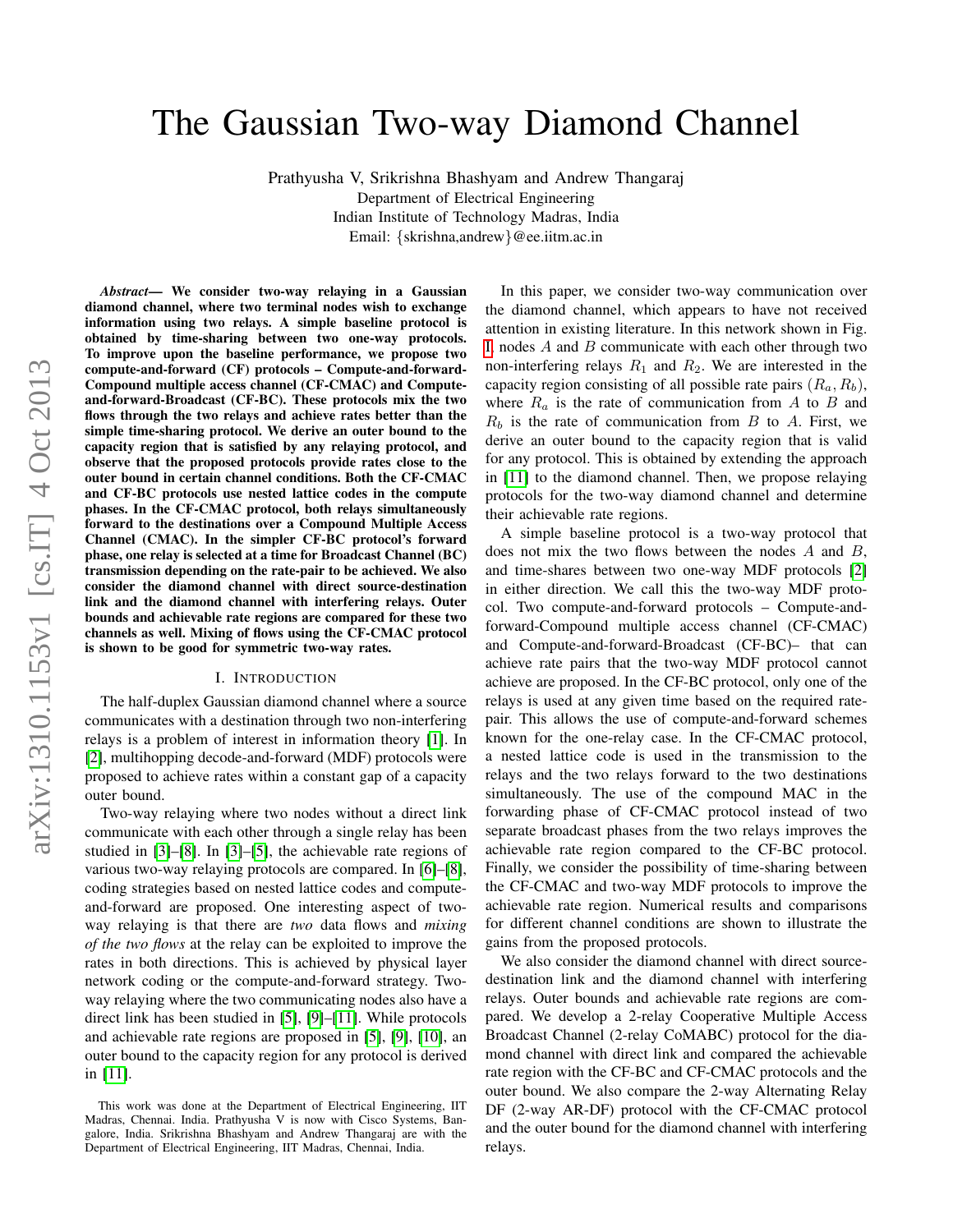

Fig. 2. States of a Diamond Channel

#### <span id="page-1-0"></span>II. TWO-WAY GAUSSIAN DIAMOND CHANNEL

The Gaussian diamond channel is shown in Fig. [I](#page-0-0) [\[1\]](#page-7-0), [\[2\]](#page-7-1). Two-way communication between two nodes, A and B, is assisted by two relays,  $R_1$  and  $R_2$ . No direct link is assumed to be present between the two nodes  $A$  and  $B$ or between the two relays. We consider half-duplex nodes, i.e, at any particular time, a node can either be in transmit state or in receive state. The links are Gaussian with receiver noise variance of  $N$  and reciprocal. Let  $P$  be the transmit power available at each node. The SNRs of the different links are denoted as  $\gamma_{a1} = \frac{h_{a1}^2 P}{N}$ ,  $\gamma_{a2} = \frac{h_{a2}^2 P}{N}$ ,  $\gamma_{b1} = \frac{h_{b1}^2 P}{N}$  and  $\gamma_{b2} = \frac{h_{b2}^2 P}{N}$ , where  $h_{a1}$ ,  $h_{a2}$ ,  $h_{b1}$ ,  $h_{b2}$  are the gains of the links  $A \leftrightarrow R_1, A \leftrightarrow R_2, B \leftrightarrow R_1, B \leftrightarrow R_2$ , respectively. We use  $C(\gamma) = \log_2(1 + \gamma)$  to represent the capacity of a circularly symmetric complex Gaussian channel with SNR γ.

The diamond relay network has  $2^4 = 16$  possible states, since each of the four half-duplex nodes can either be in transmit or receive state. Of these 16 states, we can ignore the 2 states in which all nodes are in transmit or all are in receive states, as they do not help in information flow. The 14 useful states are shown in Fig. [I.](#page-1-0) As an illustration, when state 14 is used, nodes  $A$  and  $B$  transmit symbols denoted  $X_A$  and  $X_B$ , and this is received as  $Y_{R_1} = h_{a1}X_A +$  $h_{b1}X_{B} + Z_{R_1}$  at  $R_1$  and  $Y_{R_2} = h_{a2}X_{A} + h_{b2}X_{B} + Z_{R_2}$  at  $R_2$  with  $Z$  denoting additive noise. Specifying a relaying

protocol involves specifying the sequence of states and the coding/decoding schemes for each of these states. In oneway communication over the diamond channel in [\[2\]](#page-7-1), only states 1 to 4 need to be considered for communication from A to B. In two-way communication, all 14 states need to be considered in general.

As mentioned before,  $R_a$  is the rate of communication from A to B and  $R_b$  is the rate of communication from B to A. The capacity region for two-way communication consists of all  $(R_a, R_b)$  pairs for which reliable two-way communication is possible.

# III. CAPACITY REGION OUTER BOUND

<span id="page-1-1"></span>In this section, we derive an outer bound to the capacity region of the two-way Gaussian diamond channel, which holds for any two-way relaying protocol. The bound is derived using the half-duplex cutset bound [\[12\]](#page-7-9) and the boundary of this region can be computed by solving linear programs.

<span id="page-1-2"></span>In general, we should consider all 14 states for deriving the outer bound. However, if a state has all cut capacities lesser than or equal to the corresponding cut capacities for another state, then only the state with higher cut capacities needs to be considered. In this network, 8 of the states (3,4 and 7-12) are dominated by either State 13 or 14. Therefore, we consider only the 6 states: 1, 2, 5, 6, 13, 14 with the fraction of time the network in state i being denoted  $\mu_i$ .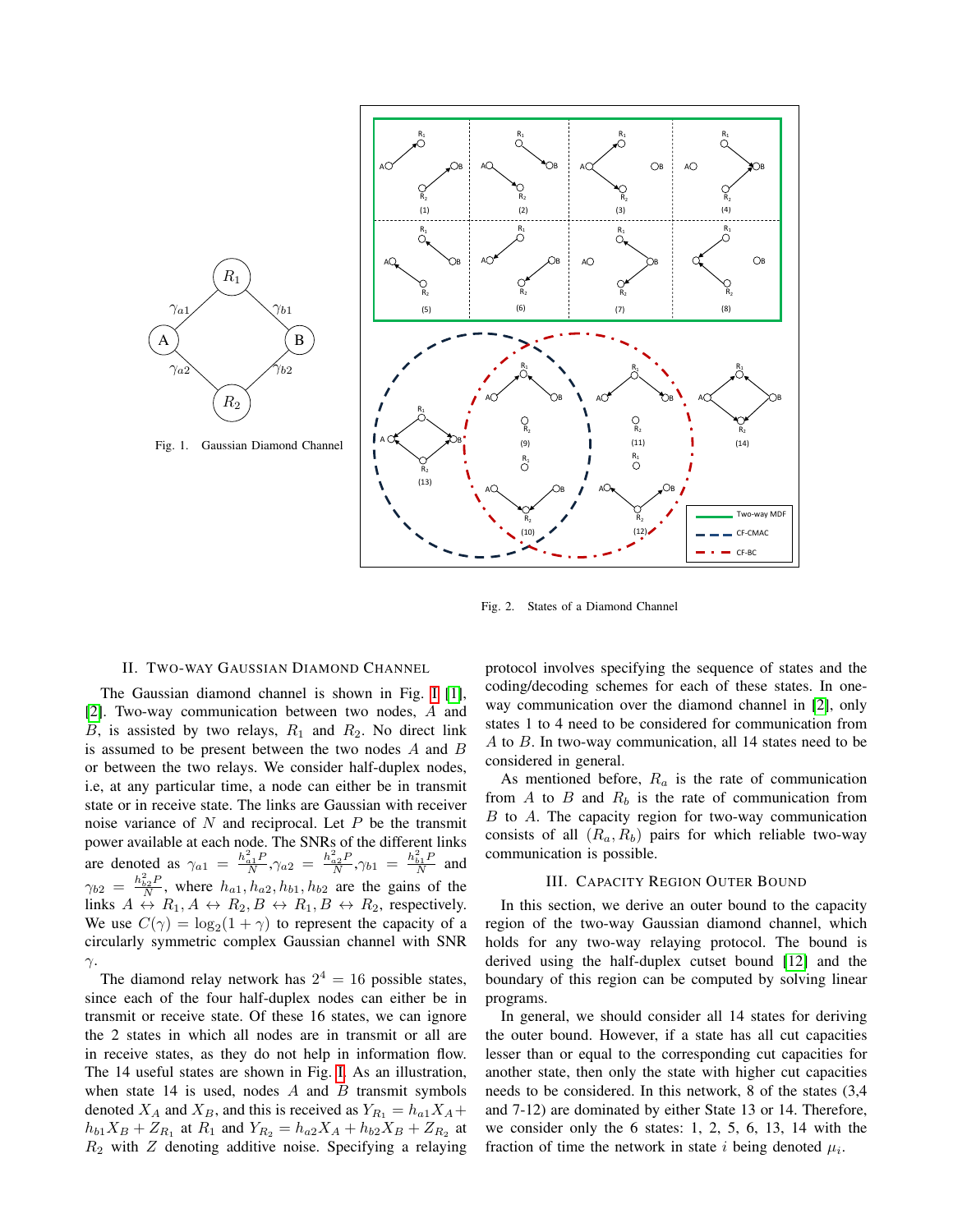*Theorem 1:* Any achievable rate pair  $(R_a, R_b)$  for twoway communication over the diamond channel must satisfy the following inequalities for some  $\{\mu_i\}$ :

$$
R_a \leq \mu_{14}C(\gamma_{a1} + \gamma_{a2}) + \mu_1C(\gamma_{a1}) + \mu_2C(\gamma_{a2}),
$$
  
\n
$$
R_a \leq \mu_{14}C(\gamma_{a2}) + \mu_{13}C(\gamma_{b1}) + \mu_2(C(\gamma_{a2}) + C(\gamma_{b1})),
$$
  
\n
$$
R_a \leq \mu_{14}C(\gamma_{a1}) + \mu_{13}C(\gamma_{b2}) + \mu_1(C(\gamma_{a1}) + C(\gamma_{b2})),
$$
  
\n
$$
R_a \leq \mu_{13}C((\sqrt{\gamma_{b1}} + \sqrt{\gamma_{b2}})^2) + \mu_1C(\gamma_{b2}) + \mu_2C(\gamma_{b1}),
$$
  
\n
$$
R_b \leq \mu_{14}C(\gamma_{b1} + \gamma_{b2}) + \mu_5C(\gamma_{b1}) + \mu_6C(\gamma_{b2}),
$$
  
\n
$$
R_b \leq \mu_{14}C(\gamma_{b2}) + \mu_{13}C(\gamma_{a1}) + \mu_6(C(\gamma_{a1}) + C(\gamma_{b2})),
$$
  
\n
$$
R_b \leq \mu_{14}C(\gamma_{b1}) + \mu_{13}C(\gamma_{a2}) + \mu_5(C(\gamma_{b1}) + C(\gamma_{a2})),
$$
  
\n
$$
R_b \leq \mu_{13}C((\sqrt{\gamma_{a1}} + \sqrt{\gamma_{a2}})^2) + \mu_5C(\gamma_{a2}) + \mu_6C(\gamma_{a1}),
$$
  
\n
$$
\sum_i \mu_i = 1, \mu_i \geq 0.
$$
  
\n(1)

*Proof:* For any general network with M states and a fraction of time  $\mu_i$  in state i, any achievable rate R of information flow is bounded as

$$
R \le \min_{S} \sum_{i=1}^{M} \mu_i I(X^S; Y^{S^c} | X^{S^c}, i),
$$
 (2)

where  $R$  is the rate from source to destination node with the source in a subset of nodes  $S$  and the destination in  $S<sup>c</sup>$ . The set S defines a cut that separates source and destination. This bound is applied to the two-way diamond channel using the cuts  $\{a\}, \{a, r_1\}, \{a, r_2\}, \{a, r_1, r_2\}$  for bounding  $R_a$  and the cuts  $\{b\}, \{b, r_1\}, \{b, r_2\}, \{b, r_1, r_2\}$  for bounding  $R_b$ . Using these cuts, we obtain the following.

$$
R_a \le \min \{R_{a1}, R_{a2}, R_{a3}, R_{a4}\},
$$
  
where  $R_{a1} = \mu_{14}I(X_a; Y_1, Y_2|X_b) + \mu_1I(X_a; Y_1|X_2)$   
 $+ \mu_2I(X_a; Y_2|X_1),$   
 $R_{a2} = \mu_{14}I(X_a; Y_2|X_b) + \mu_{13}I(X_1; Y_b|X_2)$   
 $+ \mu_2(I(X_a; Y_2) + I(X_1; Y_b)),$   
 $R_{a3} = \mu_{14}I(X_a; Y_1|X_b) + \mu_{13}I(X_2; Y_b|X_1)$   
 $+ \mu_1(I(X_a; Y_1) + I(X_2; Y_b)),$   
 $R_{a4} = \mu_{13}I(X_1, X_2; Y_b) + \mu_1I(X_2; Y_b)$   
 $+ \mu_2I(X_1; Y_b),$ 

and 
$$
R_b \le \min\{R_{b1}, R_{b2}, R_{b3}, R_{b4}\},
$$

where 
$$
R_{b1} = \mu_{14}I(X_b; Y_1, Y_2|X_a) + \mu_5I(X_b; Y_1|X_2)
$$
  
\t $+ \mu_6I(X_b; Y_2|X_1),$   
\t $R_{b2} = \mu_{14}I(X_b; Y_2|X_a) + \mu_{13}I(X_1; Y_a|X_2)$   
\t $+ \mu_6(I(X_b; Y_2) + I(X_1; Y_a)),$   
\t $R_{b3} = \mu_{14}I(X_b; Y_1|X_a) + \mu_{13}I(X_2; Y_a|X_1)$   
\t $+ \mu_5(I(X_b; Y_1) + I(X_2; Y_b)),$   
\t $R_{b4} = \mu_{13}I(X_1, X_2; Y_a) + \mu_5I(X_2; Y_ba)$   
\t $+ \mu_6I(X_1; Y_a).$ 

The mutual information terms in the above equations can be further bounded resulting in [\(1\)](#page-2-0). For example,  $I(X_b; Y_1, Y_2 | X_a) \leq C(\gamma_{b1} + \gamma_{b2})$  and  $I(X_1, X_2; Y_b) \leq$  $C((\sqrt{\gamma_{b1}} + \sqrt{\gamma_{b2}})^2)$  [\[11\]](#page-7-7), [\[12\]](#page-7-9).

The boundary of the capacity region in Theorem 1 can be computed by solving the following linear program for each  $k \geq 0$ :  $\max_{a} R_a$ , subject to  $R_a = kR_b$  and the constraints  $\{a,\mu_i\}$ in [\(1\)](#page-2-0).

# IV. PROPOSED PROTOCOLS AND ACHIEVABLE RATES *A. Two-way MDF protocol*

<span id="page-2-0"></span>In [\[2\]](#page-7-1), a multihopping-decode-and-forward (MDF) protocol is proposed for one way communication in the diamond channel. A simple two-way protocol can use the same MDF protocol for both flows  $(A \text{ to } B \text{ and } B \text{ to } A)$  in a timesharing manner. Thus, states 1-4 in Fig. [I](#page-1-0) will be used for communication from  $A$  to  $B$ , and states 5-8 will be used for communication from  $B$  to  $A$ . We call this protocol that uses states 1-8 and a decode-and-forward (DF) strategy in each state as the two-way MDF protocol.

The maximum achievable rate for the one-way MDF protocol can be computed as in [\[2\]](#page-7-1). Suppose this rate for communication from A to B is  $R_{a-mdf}$  and for communication from B to A is  $R_{b-mdf}$ , then the achievable rate region for the two-way MDF protocol is the triangular region enclosed by the three straight lines: (1)  $R_a = 0$ , (2)  $R_b = 0$ , and (3) the line joining  $(0, R_{b-mdf})$  and  $(R_{a-mdf}, 0)$ .

# *B. CF-CMAC protocol*

In this protocol, states 9, 10, and 13 are used. States 9 and 10 are multiple access channels (MACs), in which both the nodes  $A$  and  $B$  transmit to one of the relays. This protocol employs a compute and forward strategy at the relays, making use of doubly nested lattice codes following [\[6\]](#page-7-5), [\[13\]](#page-7-10) to decode the sum of the messages received from A and B, instead of decoding the individual messages. This sum is forwarded to the two nodes in state 13. State 13 is a Compound MAC (CMAC), in which both the relays simultaneously transmit to both nodes A and B. In a CMAC, each transmitter sends one message that should be decoded at both the receivers.

*Doubly Nested Lattice codes:* A nested lattice code L is the set of all points of a fine lattice  $\Lambda$  that are within the fundamental Voronoi region  $\nu_1$  of a coarse lattice  $\Lambda_1$ , i.e.,  $\mathcal{L} = {\Lambda \cap \nu_1}$ . In [\[6\]](#page-7-5), it was shown that, for every  $P_1 \ge P_2 \ge$ 0, there exist a sequence of *n*-dimensional lattices  $\Lambda_1^{\,n} \subseteq$  $\Lambda_2^{\,n} \subseteq \Lambda^n$ , as  $n \to \infty$ , with second moments  $\sigma^2(\Lambda_1^{\,n}) \to P_1$ and  $\sigma^2(\Lambda_2^n) \to P_2$  such that the rate of the nested lattice code  $\mathcal{L}_2 = {\Lambda^n \cap \nu_2}$  associated with the lattice partition  $\Lambda^n/\Lambda_2^n$ , as  $n \to \infty$ , approaches

<span id="page-2-1"></span>
$$
R(\mathcal{L}_2) = \frac{1}{n} \log |\mathcal{L}_2| = \frac{1}{n} \log \frac{\text{Vol}(\nu_2)}{\text{Vol}(\nu)},\tag{3}
$$

while the coding rate of the nested lattice code  $\mathcal{L}_1 = \{ \Lambda^n \cap \Lambda \}$  $\nu_1$ } associated with the lattice partition  $\Lambda^n/\Lambda_1^n$ , as  $n \to \infty$ , approaches

<span id="page-2-2"></span>
$$
R(\mathcal{L}_1) = \frac{1}{n} \log |\mathcal{L}_1| = \frac{1}{n} \log \frac{\text{Vol}(\nu_1)}{\text{Vol}(\nu)} = R(\mathcal{L}_2) + \frac{1}{2} \log \frac{P_1}{P_2}.
$$
\n(4)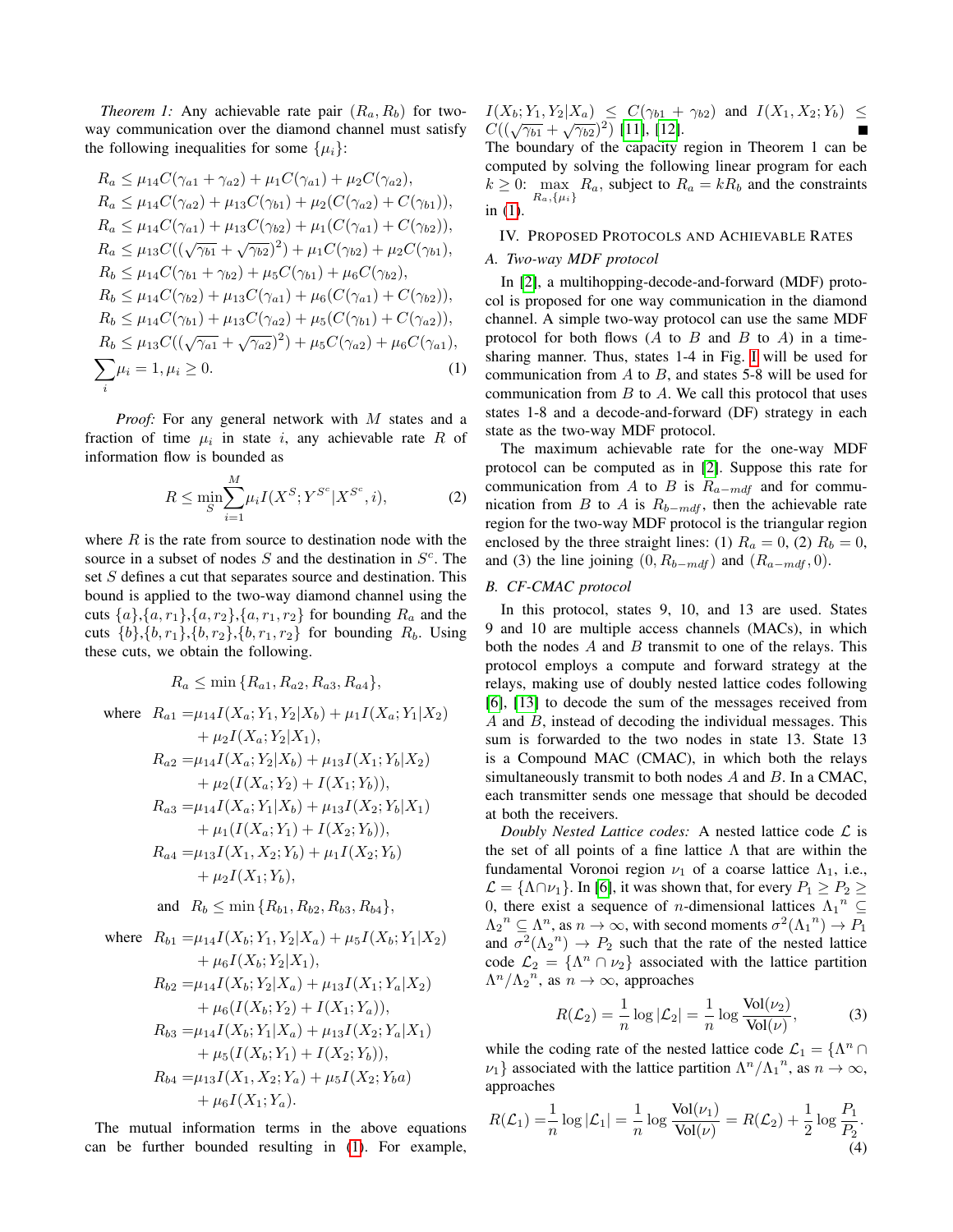Using doubly nested lattice codes, an achievable rate region has been derived in [\[6\]](#page-7-5) for the case of the Gaussian two-way relay channel. We use the same design for the states 9 and 10 of the CF-CMAC protocol. We provide a brief description for completeness, and refer to [\[6\]](#page-7-5) for more details.

*State 9:* Consider an *n*-dimensional doubly nested lattice code  $\mathcal{L}_1$ ,  $\mathcal{L}_2$  with second moments  $\sigma^2(\Lambda_1)^n$   $\rightarrow$   $\gamma_{a_1}$  and  $\sigma^2(\Lambda_2^n) \to \gamma_{b1}$  assuming  $\gamma_{a1} \geq \gamma_{b1}$ . Node A chooses a message  $w_1 \in \mathcal{L}_1$ , while B chooses a message  $w_2 \in \mathcal{L}_2$ . The nodes  $A$  and  $B$  transmit

$$
X_1 = \frac{1}{h_{a1}} [(w_1 + u_1) \text{ mod } \Lambda_1], \ X_2 = \frac{1}{h_{b1}} [(w_2 + u_2) \text{ mod } \Lambda_2],
$$
\n(5)

respectively, where  $u_i$  are random dithers uniformly distributed in the Voronoi regions of  $\Lambda_1^n$  and  $\Lambda_2^n$ . Note that the transmit signals  $X_1$  and  $X_2$  are pre-divided by the respective channel gains to ensure that a noisy version of the sum  $w_1 + w_2$  is received at the relay. The relay  $R_1$  receives

$$
Y_{R_1} = h_{a1}X_1 + h_{b1}X_2 + Z_{R_1},\tag{6}
$$

multiplies  $Y_{R_1}$  by the MMSE coefficient  $\alpha = \frac{\gamma_{a1} + \gamma_{b1}}{1 + \gamma_{b1}}$  $\frac{1}{1 + \gamma_{a1} + \gamma_{b1}}$ and subtracts the dithers to obtain

$$
\hat{Y}_{R_1} = (\alpha Y_{R_1} - u_1 - u_2) \text{mod } \Lambda_1 = (T_1 + \hat{Z}_{R_1}) \text{mod } \Lambda_1,
$$

where

$$
T_1 = (w_1 - Q_{\Lambda_1}(w_1 + u_1) + w_2 - Q_{\Lambda_2}(w_2 + u_2)) \text{mod } \Lambda_1,
$$
  

$$
\hat{Z}_{R_1} = -(1 - \alpha)h_{a1}X_1 - (1 - \alpha)h_{b1}X_2 + \alpha Z_{R_1}.
$$

Here,  $Q_{\Lambda}(\cdot)$  denotes quantization to the nearest lattice point and  $\hat{Z}_{R_1}$  is the effective noise at the relay with variance  $Var(\hat{Z}_{R_1}) = \frac{(\gamma_{a1} + \gamma_{b1})N}{1 + \gamma_{a1} + \gamma_{b1}}$ , which results in higher effective SNR at the relay.

The relay  $R_1$  attempts to decode  $T_1$  by quantizing  $Y_{R_1}$ to the closest point in the fine lattice, and an error occurs if  $\hat{Z}_{R_1}$  is outside the Voronoi region. The probability of error vanishes [\[13\]](#page-7-10) as  $n \to \infty$  if the second moment satisfies

<span id="page-3-0"></span>
$$
\sigma^2(\Lambda^n) > \text{Var}(\hat{Z}_{R_1}).\tag{7}
$$

From [\(3\)](#page-2-1), [\(4\)](#page-2-2), [\(7\)](#page-3-0), the rate constraints for State 9 can be written as follows.

$$
F_{ar_1}^9 \le \mu_9 \left[ \frac{1}{2} \log \left( \frac{\gamma_{a1}}{\gamma_{a1} + \gamma_{b1}} + \gamma_{a1} \right) \right]^+
$$
  

$$
F_{br_1}^9 \le \mu_9 \left[ \frac{1}{2} \log \left( \frac{\gamma_{b1}}{\gamma_{a1} + \gamma_{b1}} + \gamma_{b1} \right) \right]^+,
$$
 (8)

where  $\mu_9$  is the fraction of time for state 9, and  $F_{tr}^s$  denotes the amount of information flow from  $t$  to  $r$  in state  $s$ .

*State 10:* State 10 follows a similar lattice coding scheme as State 9, possibly using a different doubly nested lattice code  $\mathcal{L}_3$ ,  $\mathcal{L}_4$  with second moments  $\sigma^2(\Lambda_3^{\ n}) \to \gamma_{a2}$  and  $\sigma^2(\Lambda_4^n) \to \gamma_{b2}$  assuming  $\gamma_{a2} \ge \gamma_{b2}$ . Nodes A and B choose messages  $w_3$ ,  $w_4$  from  $\mathcal{L}_3$ ,  $\mathcal{L}_4$ , and the relay  $R_2$  decodes

$$
T_2 = (w_3 - Q_{\Lambda_3}(w_3 + u_3) + w_4 - Q_{\Lambda_4}(w_4 + u_4)) \text{mod } \Lambda_3, (9)
$$

where  $u_i$  are random dithers. Proceeding as for state 9, the rate constraints for state 10 can be written as

$$
F_{ar_2}^{10} \le \mu_{10} \left[ \frac{1}{2} \log \left( \frac{\gamma_{a2}}{\gamma_{a2} + \gamma_{b2}} + \gamma_{a2} \right) \right]^+
$$
  

$$
F_{br_2}^{10} \le \mu_{10} \left[ \frac{1}{2} \log \left( \frac{\gamma_{b2}}{\gamma_{a2} + \gamma_{b2}} + \gamma_{b2} \right) \right]^+
$$
(10)

*State 13:* In state 13, both the relays simultaneously transmit the decoded sum of messages to both nodes A and B. Both  $A$  and  $B$  are required to decode the message sent from each relay. Relay  $R_1$  generates a Gaussian codebook  $C_{R_1}$ consisting of  $|\mathcal{L}_1|$  *n*-length sequences, with each element being *i.i.d* and having a Gaussian distribution  $\mathcal{N}(0, P)$ . We assume that the relays make no error in decoding  $T_1$  and  $T_2$  in the first two states, which will be true if the rate constraints described above are satisfied. Since  $T_1$  is uniformly distributed over  $\mathcal{L}_1$ , for every  $T_1 = t_1 \in \mathcal{L}_1$ , the relay chooses to transmit a particular  $X_{R_1}(t_1) \in C_{R_1}$ . Similarly,  $R_2$  generates a random Gaussian codebook  $C_{R_2}$  consisting of |L3| n-length sequences, with each element being *i.i.d*  $\mathcal{N}(0, P)$  and for every  $T_2 = t_2 \in \mathcal{L}_3$ , the relay broadcasts a particular  $X_{R_2}(t_2) \in C_{R_2}$ . This results in MACs at nodes A and B. Node A receives  $Y_A = h_{a1}X_{R_1} + h_{a2}X_{R_2} + Z_A$ from which it decodes  $X_{R_1}$  and  $X_{R_2}$ .

Since there is a one-to-one correspondence between the elements of  $\mathcal{L}_1$  and  $C_{R_1}$ , A can obtain  $\hat{T}_1$  from  $X_{R_1}$ . Also, A can obtain  $\hat{T}_2$  from  $X_{R_2}$  because of the one-toone correspondence between the elements of  $\mathcal{L}_3$  and  $C_{R_2}$ . Similarly, B can obtain  $\tilde{T}_1$  and  $\tilde{T}_2$  from the received vector  $Y_B = h_{b1}X_{R_1} + h_{b2}X_{R_2} + Z_B.$ 

Since  $w_1$ ,  $w_3$  are messages transmitted by A to the relays in states 9 and 10, node A has *a priori* knowledge of them. This can be used as side-information for decoding  $w_2$  and  $w_4$ . Using the knowledge of  $w_1$ , A can decode  $w_2$  from  $\hat{T}_1$ as  $\hat{w}_2 = [\hat{T}_1 - w_1] \text{ mod } \Lambda_2$ . Using  $w_3$ , A can decode  $w_4$  from  $\hat{T}_2$  as  $\hat{w}_4 = [\hat{T}_2 - w_3] \text{mod } \Lambda_4$ . Similarly, using its *a priori* knowledge of  $w_2$ ,  $w_4$  and dithers, node B can decode  $w_1$ and  $w_3$  from  $T_1$  and  $T_2$  as

$$
\hat{w}_1 = [\tilde{T}_1 - w_2 + Q_{\Lambda_2}(w_2 + u_2)] \text{mod } \Lambda_1
$$
  

$$
\hat{w}_3 = [\tilde{T}_2 - w_4 + Q_{\Lambda_4}(w_4 + u_4)] \text{mod } \Lambda_3.
$$
 (11)

The rate constraints for correct CMAC decoding in state 13 are [\[14\]](#page-7-11):

$$
F_{r_1a}^{13} \le \mu_{13} C(\gamma_{a1}), \ F_{r_1b}^{13} \le \mu_{13} C(\gamma_{b1}), \tag{12}
$$

$$
F_{r_2a}^{13} \le \mu_{13} C(\gamma_{a2}), \ F_{r_2b}^{13} \le \mu_{13} C(\gamma_{b2}), \tag{13}
$$

$$
F_{r_{1}a}^{13} + F_{r_{2}a}^{13} \le \mu_{13} C(\gamma_{a1} + \gamma_{a2}),
$$
  
\n
$$
F_{r_{1}b}^{13} + F_{r_{2}b}^{13} \le \mu_{13} C(\gamma_{b1} + \gamma_{b2}),
$$
\n(14)

where the last 2 constraints are the MAC constraints at A and B on the sum rates. Thus, this rate region is an intersection of the 2 MAC regions defined by the 2 receivers A and B.

Equating the information received at a relay from one node to the information forwarded by it to the other node, gives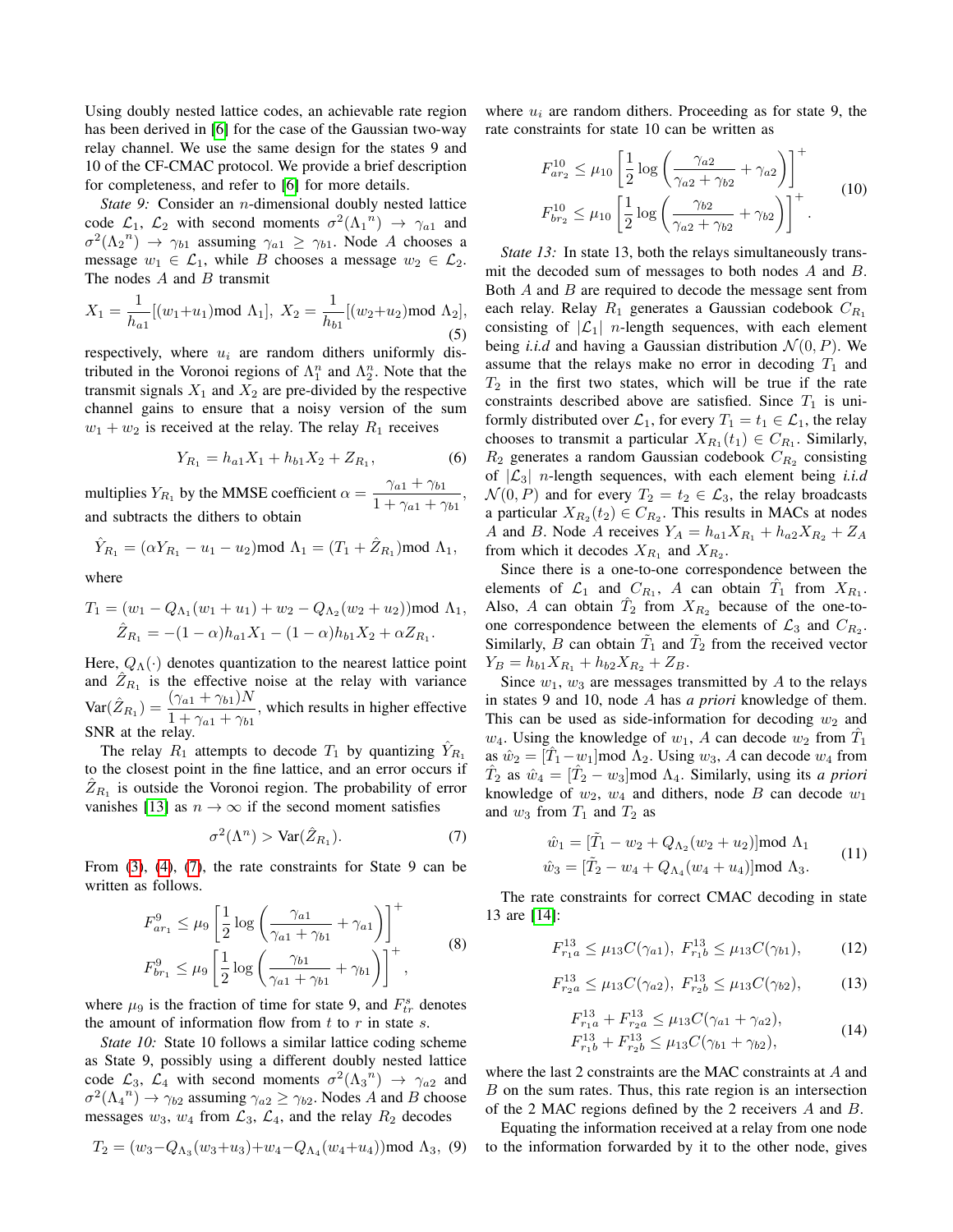us the following four flow constraints.

<span id="page-4-0"></span>
$$
F_{ar_1}^9 = F_{r_1b}^{13}, F_{br_1}^9 = F_{r_1a}^{13}, F_{ar_2}^{10} = F_{r_2b}^{13}, F_{br_2}^{10} = F_{r_2a}^{13}.
$$
\n(15)

The rates of information transfer between the end nodes A and B in the two directions are

$$
R_a = F_{ar_1}^9 + F_{ar_2}^{10}, \ R_b = F_{br_1}^9 + F_{br_2}^{10}.
$$
 (16)

In summary, the achievable rate region can be obtained by taking  $R_b = kR_a$  and solving the linear program  $\max_{\{u_i\}} R_b$ with the rate constraints for states 9, 10 and 13, flow constraints [\(15\)](#page-4-0) and  $\sum_{i} \mu_i = 1$ ,  $\mu_i \ge 0$  as constraints, for various values of  $k$ .

# *C. CF-BC protocol*

The CF-BC protocol uses states 9-12. Only one relay is used in any state. States 9 and 10 are used the same way as in the CF-CMAC protocol and have the same rate constraints. However, the computed sum of messages at each relay is forwarded to the 2 destinations in a time-shared manner, i.e., relay  $R_1$  transmits to A and B using the broadcast state 11 and relay  $R_2$  transmits to  $A$  and  $B$  using the broadcast state 12. The rate constraints for states 11 and 12 are:

$$
F_{r_1a}^{11} \le \mu_{11} C(\gamma_{a1}), \ F_{r_1b}^{11} \le \mu_{11} C(\gamma_{b1}), \tag{17}
$$

$$
F_{r_2a}^{12} \le \mu_{12} C(\gamma_{a2}), \ F_{r_2b}^{12} \le \mu_{12} C(\gamma_{b2}). \tag{18}
$$

# *D. Time-sharing between CF-CMAC and two-way MDF*

The CF-CMAC protocol achieves some rate-pairs that the two-way MDF protocol cannot achieve. Time-sharing between CF-CMAC and two-way MDF can be used to achieve all convex combinations of rate-pairs achieved by the two protocols. Such a protocol would used  $8 + 3 = 11$ states.

# V. TWO-WAY DIAMOND CHANNEL WITH DIRECT SOURCE-DESTINATION LINK

In this Section, we consider the diamond network with a direct link between nodes A and B with SNR  $\gamma_{ab} = \frac{h^2_{ab}P}{N}$ .

# *A. Outer Bound*

In Section [III,](#page-1-1) 6 states were considered to obtain the outer bound. In this network with direct source-destination link, 10 states need to be considered for obtaining the outer bound. They are states 1-8, 13 and 14. Note that the A-B link should also be included in states 1-8. In states 13 and 14, the direct link does not play a role since nodes A and B are both transmitters or both receivers.

*Theorem 2:* Any achievable rate pair  $(R_a, R_b)$  for twoway communication over the diamond channel with direct source-destination link must satisfy the following inequalities for some  $\{\mu_i\}$ :

$$
R_a \leq \mu_{14} C(\gamma_{a1} + \gamma_{a2}) + \mu_4 C(\gamma_{ab}) + \mu_2 C(\gamma_{a2} + \gamma_{ab})
$$
  
+ 
$$
\mu_1 C(\gamma_{a1} + \gamma_{ab}) + \mu_3 C(\gamma_{a1} + \gamma_{a2} + \gamma_{ab}),
$$
  

$$
R_a \leq \mu_{14} C(\gamma_{a2}) + \mu_{13} C(\gamma_{b1}) + \mu_4 C((\sqrt{\gamma_{b1}} + \sqrt{\gamma_{ab}})^2)
$$
  
+ 
$$
\mu_2 (C(\gamma_{b1}) + C(\gamma_{a2} + \gamma_{ab})) + \mu_1 C(\gamma_{ab})
$$

+ 
$$
\mu_3 C(\gamma_{a2} + \gamma_{ab}),
$$
  
\n $R_a \leq \mu_{14} C(\gamma_{a1}) + \mu_{13} C(\gamma_{b2}) + \mu_4 C((\sqrt{\gamma_{b2}} + \sqrt{\gamma_{ab}})^2)$   
\n+  $\mu_2 C(\gamma_{ab}) + \mu_1 (C(\gamma_{b2}) + C(\gamma_{a1} + \gamma_{ab}))$   
\n+  $\mu_3 C(\gamma_{a1} + \gamma_{ab}),$   
\n $R_a \leq \mu_{13} C((\sqrt{\gamma_{b1}} + \sqrt{\gamma_{b2}})^2) + \mu_4 C((\sqrt{\gamma_{b1}} + \sqrt{\gamma_{b2}} + \sqrt{\gamma_{b2}})^2) + \mu_2 C((\sqrt{\gamma_{b1}} + \sqrt{\gamma_{ab}})^2)$   
\n+  $\mu_1 C((\sqrt{\gamma_{b2}} + \sqrt{\gamma_{ab}})^2) + \mu_3 C(\gamma_{ab}),$   
\n $R_b \leq \mu_{14} C(\gamma_{b1} + \gamma_{b2}) + \mu_8 C(\gamma_{ab}) + \mu_6 C(\gamma_{b2} + \gamma_{ab})$   
\n+  $\mu_5 C(\gamma_{b1} + \gamma_{ab}) + \mu_7 C(\gamma_{b1} + \gamma_{b2} + \gamma_{ab}),$   
\n $R_b \leq \mu_{14} C(\gamma_{b2}) + \mu_{13} C(\gamma_{a1}) + \mu_8 C((\sqrt{\gamma_{a1}} + \sqrt{\gamma_{ab}})^2)$   
\n+  $\mu_6 (C(\gamma_{a1}) + C(\gamma_{b2} + \gamma_{ab})) + \mu_5 C(\gamma_{ab})$   
\n+  $\mu_7 C(\gamma_{b2} + \gamma_{ab}),$   
\n $R_b \leq \mu_{14} C(\gamma_{b1}) + \mu_{13} C(\gamma_{a2}) + \mu_8 C((\sqrt{\gamma_{a2}} + \sqrt{\gamma_{ab}})^2)$   
\n+  $\mu_6 C(\gamma_{ab}) + \mu_5 (C(\gamma_{a2}) + C(\gamma_{b1} + \gamma_{ab}))$   
\n+  $\mu_7 C(\gamma_{b1} + \gamma_{ab}),$   
\n $R_b \leq \mu_{13} C((\sqrt{\gamma_{a1}} + \sqrt{\gamma_{a2}})^2) + \mu_8 C((\sqrt{\gamma_{a1}} + \sqrt{\gamma_{a2}})^2)$   
\n+

where the fraction of time network is in state  $i$  is denoted  $\mu_i$ .

*Proof:* The proof is similar to the proof for Theorem [1.](#page-1-2) The same 4 cuts are considered. However, 10 states are considered instead of the 6 states in Theorem [1.](#page-1-2)

## *B. Achievable Rate Regions*

The CF-CMAC and CF-BC protocols can be used for this network as well. Since nodes  $A$  and  $B$  are both transmitters or both receivers in the states used in the CF-BC and CF-CMAC protocols, the direct link does not affect the protocol and the achievable rate regions remain the same as in the case without the direct link.

The Cooperative Multiple Access Broadcast Channel (CoMABC) protocol proposed in [\[10\]](#page-7-8) for two way relaying with one relay makes use of the direct link. This protocol is a three state protocol. The first state is a MAC where both end nodes  $A$  and  $B$  transmit to the relay. The second state is a broadcast from the relay. If the link A to relay is better than the one from  $B$ , then  $A$  may transmit more bits in the first state and  $B$  may receive at much lower rate in the second state. This is compensated using a third co-operative state after A finishes decoding in the broadcast state. In the third state,  $A$  and the relay together transmit to  $B$ .  $A$  may re-transmit some information to help  $B$  in decoding, or may choose to transmit altogether new information. As in the CF-BC protocol, we now use the CoMABC protocol with either with  $R_1$  or with  $R_2$  depending on the rate pair to be achieved. We call this protocol the 2-relay CoMABC protocol.

Assuming that  $\gamma_{a1} \geq \gamma_{b1}$  and  $\gamma_{a2} \geq \gamma_{b2}$ , the 2-relay CoMABC protocol uses states 9, 11, 2 and 10, 12, 1. The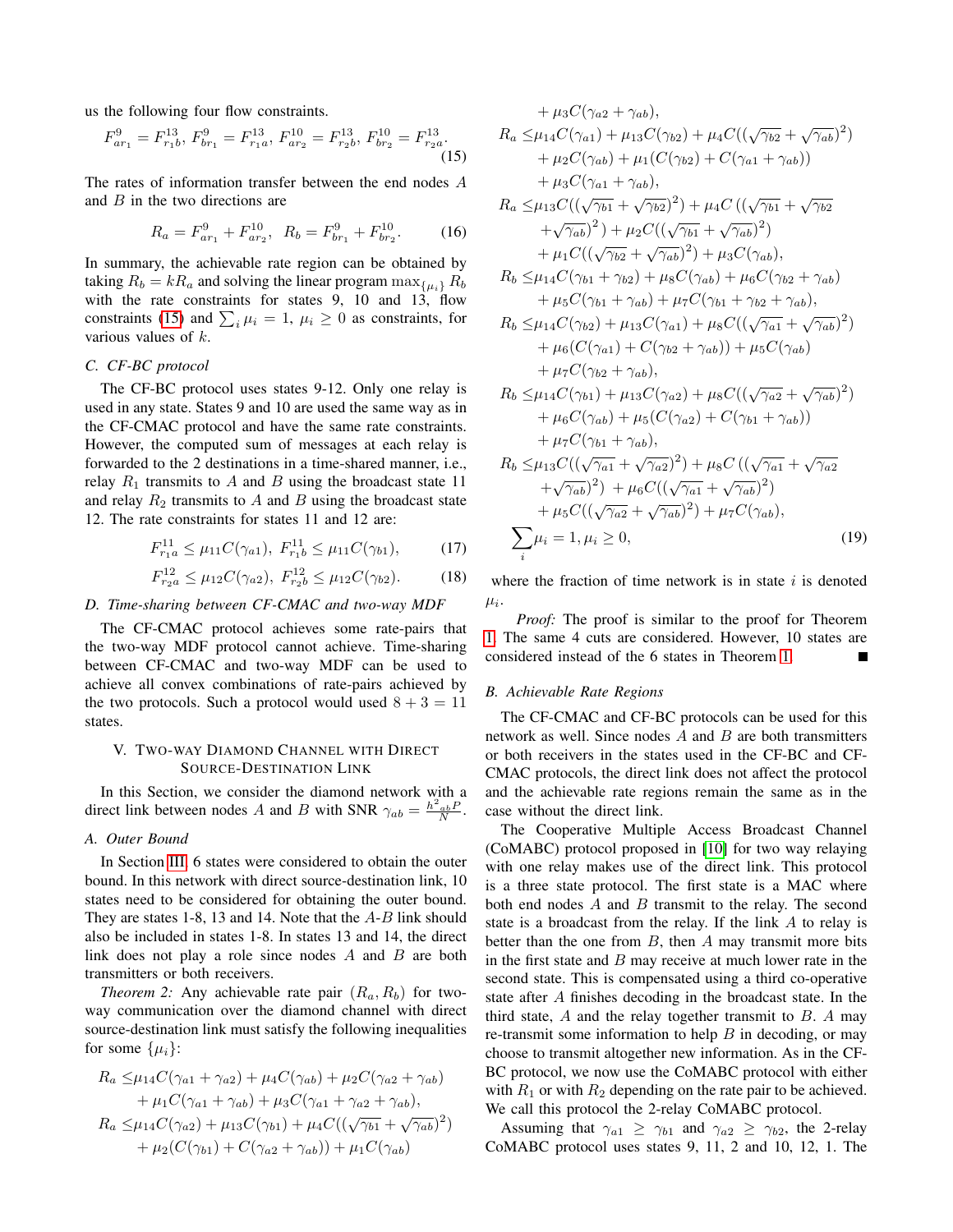achievable rate region is the closure of the set of all points  $(R_a, R_b)$  satisfying following constraints:

$$
R_a = R_{a1} + R_{a2}, R_b = R_{b1} + R_{b2} \text{ where}
$$
\n
$$
R_{a1} \le \min\{\mu_9 R_{a\tau1}^* + \mu_2 C(\gamma_{ab}), \mu_{11} C(\gamma_{b1}) + \mu_2 C(\gamma_{b1} + \gamma_{ab})\}\text{ where the fraction of time network is in state } i \text{ is denoted}
$$
\n
$$
R_{b1} \le \min\{\mu_9 R_{b\tau1}^*, \mu_{11} C(\gamma_{a1})\}, \qquad \mu_i.
$$
\n
$$
R_{a2} \le \min\{\mu_{10} R_{a\tau2}^* + \mu_1 C(\gamma_{ab}), \mu_{12} C(\gamma_{b2}) + \mu_1 C(\gamma_{b2} + \gamma_{ab})\}, \qquad \text{Proof: The proof is similar to the proof for Theorem}
$$
\n
$$
R_{b2} \le \min\{\mu_{10} R_{b\tau2}^*, \mu_{12} C(\gamma_{a2})\}, \qquad \text{Conjecture: The same 4 cuts are considered. However, 10 states are considered instead of the 6 states in Theorem 1.}
$$
\n
$$
R_{a\tau i}^* = \left[C(\gamma_{ai} - \frac{\gamma_{bi}}{\gamma_{ai} + \gamma_{bi}})\right]^+, \quad i = 1, 2
$$
\n
$$
R_{b\tau i}^* = \left[C(\gamma_{bi} - \frac{\gamma_{ai}}{\gamma_{ai} + \gamma_{bi}})\right]^+, \quad i = 1, 2
$$
\n
$$
\text{The CF-CMAC and CF-BC protocols can be used even in this case. The achievable rate region for these protocols}
$$

where  $[x]^+ \triangleq \max(x, 0)$  and the fraction of time the network is in state *i* is denoted  $\mu_i$ . When  $\gamma_{b1} \geq \gamma_{a1}$ , state 6 is used instead of state 2 and a similar region can be obtained. Similarly, when  $\gamma_{b2} \geq \gamma_{a2}$ , state 5 is used instead of state 1 and a similar region can be obtained.

# VI. TWO-WAY DIAMOND CHANNEL WITH INTERFERING RELAYS

In this Section, we consider the diamond network with a link between nodes  $R_1$  and  $R_2$  with SNR  $\gamma_{12} = \frac{h^2_{12}P}{N}$ .

# *A. Outer Bound*

In this network with interfering relays, 10 states need to be considered for obtaining the outer bound. They are states 1, 2, 5, 6, 9-14.

*Theorem 3:* Any achievable rate pair  $(R_a, R_b)$  for twoway communication over the diamond channel with interfering relays must satisfy the following inequalities for some  $\{\mu_i\}$ :

$$
R_a \leq \mu_{14}C(\gamma_{a1} + \gamma_{a2}) + \mu_{10}C(\gamma_{a2}) + \mu_{2}C(\gamma_{a2})
$$
  
+  $\mu_{9}C(\gamma_{a1}) + \mu_{1}C(\gamma_{a1}),$   

$$
R_a \leq \mu_{14}C(\gamma_{a2}) + \mu_{13}C(\gamma_{b1}) + \mu_{10}C((\sqrt{\gamma_{a2}} + \sqrt{\gamma_{12}})^2)
$$
  
+  $\mu_{2}(C(\gamma_{a2}) + C(\gamma_{b1} + \gamma_{12}))$   
+  $\mu_{11}C(\gamma_{b1} + \gamma_{12}) + \mu_{6}C(\gamma_{12}),$   

$$
R_a \leq \mu_{14}C(\gamma_{a1}) + \mu_{13}C(\gamma_{b2}) + \mu_{9}C((\sqrt{\gamma_{a1}} + \sqrt{\gamma_{12}})^2)
$$
  
+  $\mu_{12}C(\gamma_{b1} + \gamma_{12}) + \mu_{5}C(\gamma_{12}),$   

$$
R_a \leq \mu_{13}C((\sqrt{\gamma_{b1}} + \sqrt{\gamma_{b2}})^2) + \mu_{2}C(\gamma_{b1}) + \mu_{1}C(\gamma_{b2})
$$
  
+  $\mu_{11}C(\gamma_{b1}) + \mu_{12}C(\gamma_{b2}),$   

$$
R_b \leq \mu_{14}C(\gamma_{b1} + \gamma_{b2}) + \mu_{10}C(\gamma_{b2}) + \mu_{9}C(\gamma_{b1})
$$
  
+  $\mu_{5}C(\gamma_{b1}) + \mu_{6}C(\gamma_{b2}),$   

$$
R_b \leq \mu_{14}C(\gamma_{b1} + \gamma_{b2}) + \mu_{10}C(\gamma_{b2}) + \mu_{9}C(\gamma_{b1})
$$
  
+  $\mu_{5}C(\gamma_{b1}) + \mu_{6}C(\gamma_{b2}),$   

$$
R_b \leq \mu_{14}C(\gamma_{b2}) + \mu_{13}C(\gamma_{a1}) + \mu_{10}C((\sqrt{\gamma_{b2}} + \sqrt{\gamma_{12}})^2) + \mu_{2}(C(\gamma_{12}) + \mu_{11}C(\gamma_{a1} + \gamma_{12}) + \mu_{6}(C(\gamma_{b2}) + C(\gamma_{a1} + \gamma_{1
$$

+ 
$$
\mu_{12}C(\gamma_{a2}) + \mu_6C(\gamma_{a1}),
$$
  
\n
$$
\sum_{i} \mu_i = 1, \mu_i \ge 0,
$$
\n(21)

*Proof:* The proof is similar to the proof for Theorem [1.](#page-1-2) The same 4 cuts are considered. However, 10 states are í

The CF-CMAC and CF-BC protocols can be used even in this case. The achievable rate region for these protocols remains the same as in the case without the  $R_1 - R_2$  link, i.e., the CF-BC and CF-CMAC protocols do not use the link between the two relays.

Another achievable rate region for this channel using the  $R_1 - R_2$  link can be obtained using States 1, 2, 5 and 6 by time-sharing the one-way alternating path relaying protocol in [\[15\]](#page-7-12) between the two flows. We denote this protocol the 2-way AR-DF protocol. Consider the flow from  $A$  to  $B$ . In State 2, A transmits to  $R_2$  while  $R_1$  transmits to B.  $R_2$ decodes the message from A, and in addition decodes the message from  $R_1$  too, considering it as data to be forwarded to B in the next state. Thus,  $R_2$  acts as a relay for both A and  $R_1$ . In state 1, A transmits new information to  $R_1$ ,  $R_2$ transmits to  $B$ . The message transmitted by  $R_2$  will be a combination of the messages received from  $A$  and  $R_2$  and the message to be sent to  $R_1$ . States 5 and 6 act in the same way for the flow in the opposite direction,  $R<sub>b</sub>$ .

The achievable rate region for the 2-way AR-DF protocol is the closure of the set of all points  $(R_a, R_b)$  satisfying following constraints [\[15\]](#page-7-12):

$$
R_{a} = R_{a1} + R_{a2}, R_{b} = R_{b1} + R_{b2} \text{ where}
$$
  
\n
$$
R_{a1} \leq \mu_2 C(\alpha_1 \gamma_{a2}), R_{a2} \leq \mu_1 C(\alpha_2 \gamma_{a1}),
$$
  
\n
$$
R_{a1} \leq \mu_2 C\left(\frac{\beta_1 \gamma_{b1}}{1 + (1 - \beta_1) \gamma_{b1}}\right) + \mu_1 C((1 - \beta_2) \gamma_{b2}),
$$
  
\n
$$
R_{a2} \leq \mu_1 C\left(\frac{\beta_2 \gamma_{b2}}{1 + (1 - \beta_2) \gamma_{b2}}\right) + \mu_2 C((1 - \beta_1) \gamma_{b1}),
$$
  
\n
$$
R_{a1} + R_{a2} \leq \mu_2 C(\gamma_{a2} + (1 - \beta_1) \gamma_{12} + 2\sqrt{(1 - \alpha_1)(1 - \beta_1) \gamma_{a2} \gamma_{12}}),
$$
  
\n
$$
R_{a1} + R_{a2} \leq \mu_1 C(\gamma_{a1} + (1 - \beta_2) \gamma_{12} + 2\sqrt{(1 - \alpha_2)(1 - \beta_2) \gamma_{a1} \gamma_{12}}),
$$
  
\n
$$
R_{b1} \leq \mu_5 C(\alpha_3 \gamma_{b2}), R_{b2} \leq \mu_6 C(\alpha_4 \gamma_{b1}),
$$
  
\n
$$
R_{b1} \leq \mu_5 C\left(\frac{\beta_3 \gamma_{a1}}{1 + (1 - \beta_3) \gamma_{a1}}\right) + \mu_6 C((1 - \beta_4) \gamma_{a2}),
$$
  
\n
$$
R_{b2} \leq \mu_6 C\left(\frac{\beta_4 \gamma_{a2}}{1 + (1 - \beta_4) \gamma_{a2}}\right) + \mu_5 C((1 - \beta_3) \gamma_{a1}),
$$
  
\n
$$
R_{b1} + R_{b2} \leq \mu_5 C(\gamma_{b2} + (1 - \beta_3) \gamma_{12} + 2\sqrt{(1 - \alpha_3)(1 - \beta_3) \gamma_{b2} \gamma_{12}}),
$$
  
\n
$$
R_{b1} + R_{b2} \leq \mu_6 C(\gamma_{b1
$$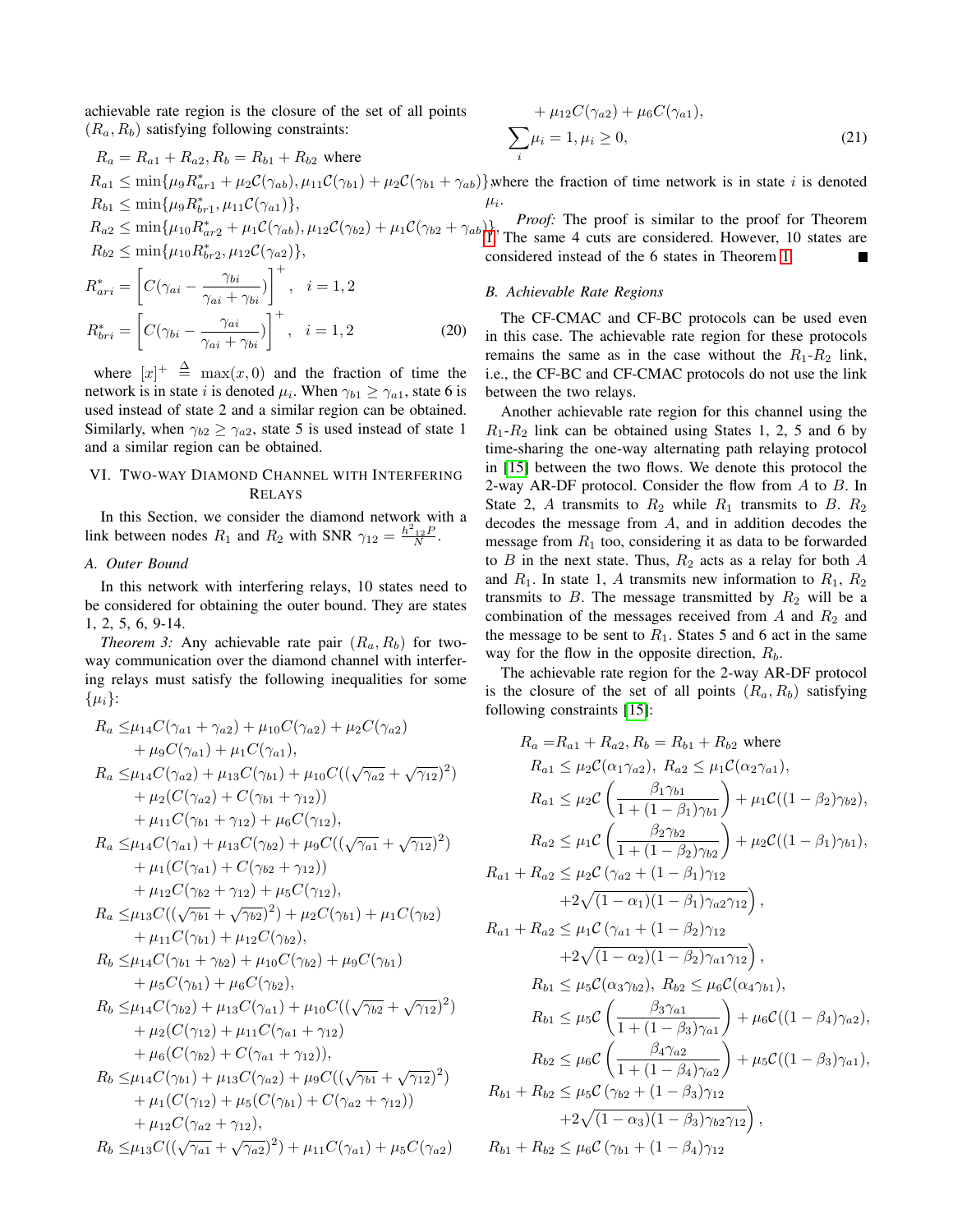$$
+2\sqrt{(1-\alpha_4)(1-\beta_4)\gamma_{b1}\gamma_{12}}\bigg)\,,\tag{22}
$$

where the fraction of time in state i is denoted  $\mu_i$ .

# VII. NUMERICAL RESULTS AND COMPARISONS

# *A. Diamond Channel*

In this section, we compare the achievable rate regions of the two-way MDF, CF-BC, and CF-CMAC protocols and also compare with the capacity region outer bound. Numerical results are shown for three different channels: I, II, and III.



<span id="page-6-0"></span>Fig. 3. Comparison of rate regions – Channel I:  $\gamma_{a1} = 15$  dB,  $\gamma_{b1} = 10$ dB,  $\gamma_{a2} = 10$  dB,  $\gamma_{b2} = 15$  dB.

Figure [3](#page-6-0) shows the comparison of rate regions for channel I. It has been shown in [\[2\]](#page-7-1) that under this channel condition the one-way MDF protocol achieves capacity. Therefore, the two-way MDF region meets the outer bound on the axes where it corresponds to one-way MDF. However, away from the two axes, the two-way MDF has a significant gap from the outerbound. The CF-BC protocol, which uses one relay at a time, is not able to provide any improvement in this scenario. However, the proposed CF-CMAC protocol is able to achieve rate-pairs outside the rate region of the twoway MDF protocol. The convex combination of the CF-CMAC and two-way MDF protocol rate regions is also shown (labelled "convex hull"). Any point in this convex hull can be achieved by time-sharing the CF-CMAC and two-way MDF protocols.

Figure [4](#page-6-1) shows the comparison of rate regions for channel II. In this scenario, both the CF-BC and CF-CMAC protocols achieve rate-pairs outside the two-way MDF rate region. Even CF-BC, which selects one relay and uses computeand-forward, provides gains in this case.

Figure [5](#page-6-2) shows the comparison of rate regions for channel III. In this scenario, the links to relay  $R_1$  are significantly better than the links to  $R_2$  in terms of SNR. Therefore, this scenario is closer to a one-relay system. Both the CF-BC and CF-CMAC protocols achieve rate-pairs outside the two-way MDF rate region and close to the outer bound.



<span id="page-6-1"></span>Fig. 4. Comparison of rate regions – Channel II:  $\gamma_{a1} = 10$  dB,  $\gamma_{b1} = 12$ dB,  $\gamma_{a2} = 14$  dB,  $\gamma_{b2} = 16$  dB.



<span id="page-6-2"></span>Fig. 5. Comparison of rate regions – Channel III:  $\gamma_{a1} = 30$  dB,  $\gamma_{b1} = 20$ dB,  $\gamma_{a2} = 3$  dB,  $\gamma_{b2} = 4$  dB.

In general, the one-way MDF protocol is close to capacity for the one-way diamond channel. Therefore, by timesharing, one can obtain rates close to capacity near the axes. However, when the desired two-way rates are nearly equal, time-sharing of one-way protocols is far from optimal, and the proposed CF-CMAC and CF-BC protocols achieve much better rates.

# *B. Diamond Channel with Direct Link*

Figure [6](#page-7-13) compares the achievable rate regions of the CF-BC, 2-relay CoMABC protocol, and CF-CMAC protocols with the outer bound. The 2-relay CoMABC protocol always achieves a larger rate region than the CF-BC protocol since it uses the direct link as well. The CF-CMAC can achieve some rate pairs that the 2-relay CoMABC cannot achieve even without using the direct link. This is because both relays transmit simultaneously in state 13 of the CF-CMAC protocol. Mixing of flows using the CF-CMAC protocol performs well for symmetric rates, while the 2-relay CoMABC